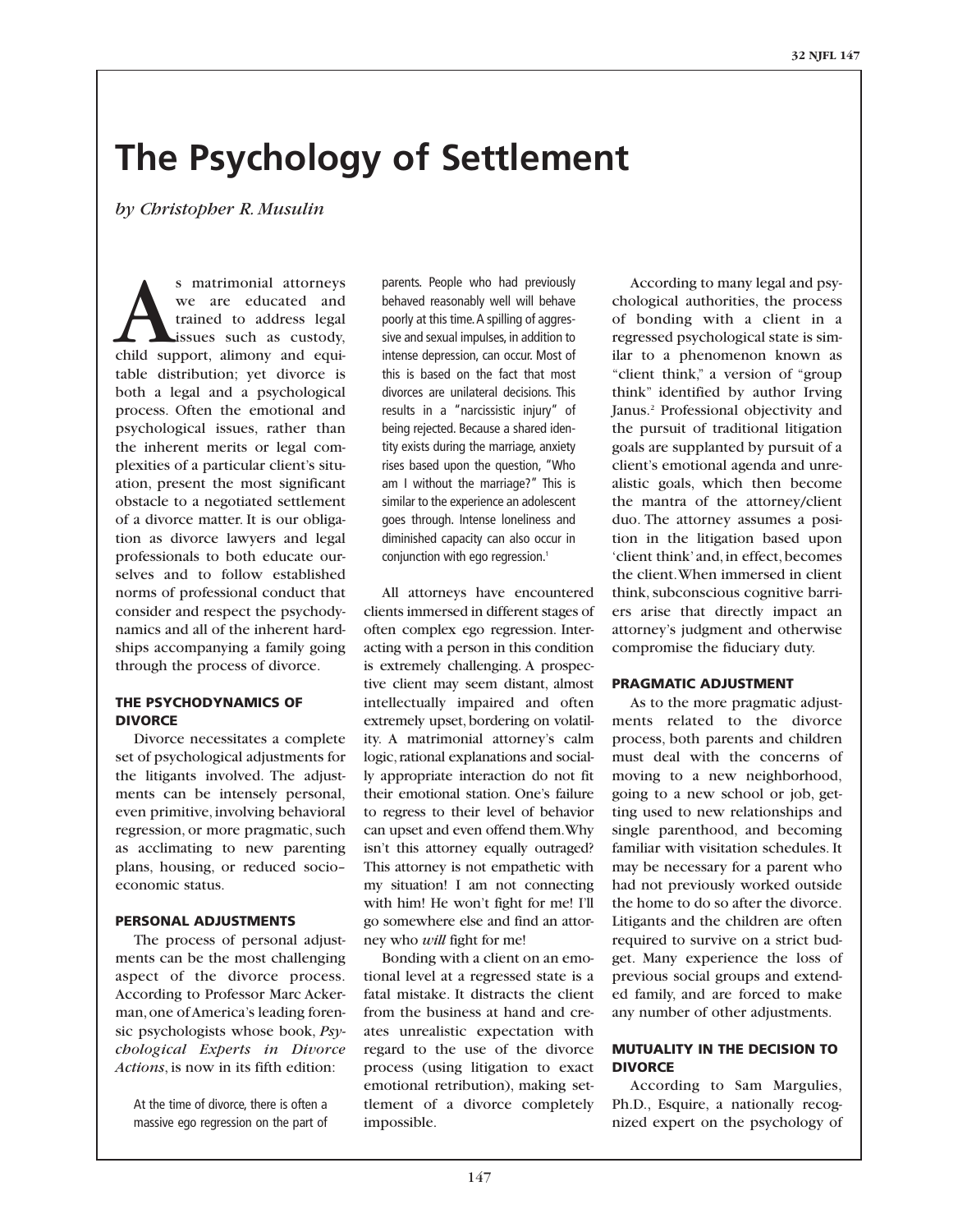divorce, the participants in the divorce process, litigants and attorneys alike, must recognize and identify the psychological position of the parties at the commencement of the divorce process if they have a genuine desire to problem-solve the marital estate and achieve a settlement.

As stated by Margulies:

The most important psychodynamic of the divorce is the issue of mutuality and how it develops. In very few divorces do the two partners mutually decide on a divorce at the same time. Invariably, after some long period of reflection and consideration, one of the partners will decide that she can't take the discomfort of the marriage anymore and is determined to end the marriage. Such decisions are not made lightly or impulsively. I have found that it is not unusual that the "initiator" has been ruminating about divorce for years. He or she has had an opportunity to mourn the loss of the dream associated with the marriage, has had time to think through what an alternative life would be like and has begun to prepare emotionally and in other ways for the end of the marriage. She may have made new friends who are not linked to her mate, may have started to achieve new credentials to be able to better earn money and in general started to live a new life.

The other partner, who we call the "non-initiator," may be anywhere on a continuum from resigned acceptance to utter shock and surprise. To the extent that the two partners are nearly equal the divorce can begin more easily. He announces he wants a divorce, citing many years of unresolved unhappiness and numerous unsuccessful attempts at counseling. And although she might have been inclined to try a little longer, she agrees that he is probably right and that they ought to get divorced. In this situation, the decision is nearly mutual and both are almost ready to begin negotiating the divorce. Contrast this situation with one in which he makes the same announcement but she

reacts with surprise and terror. She is committed to the covenant they made in their wedding vows and believes that marriage is forever no matter what. She is aghast at the damage a divorce would do to the children and she is filled with fear for her loss of place in the community and the changes that would be necessary. She is outraged that he could even consider divorce and declares her complete opposition. This couple is in trouble. 3

The failure to fully recognize, acknowledge and temper the psychological position of the litigants is destructive to a settlement. A party responding to a divorce, the so-called non-initiator, needs time to adjust, mourn, and envision a new existence as a single person with all of the anxieties and adaptations accompanying such a position. Until the period of psychological adjustment is sufficiently complete to permit rational discussion concerning the marital estate, no settlement will occur.

# **THE TIMING OF PSYCHOLOGICAL ADJUSTMENT**

Unfortunately, the process of psychological adjustment related to divorce can take anywhere from six months to a year, or even longer. In fact, according to psychologist and researcher Judith Wallerstein, a wellknown clinical and forensic psychologist who has conducted a study of the impact of divorce on families over a period of 25 years, 10 years after the divorce 40 percent of women and 80 percent of men are just as angry as they were at the time of the initial divorce application. 4

According to research results conducted by psychologist Judy Corcoran and Julie Ross, authors of *Joint Custody With A Jerk*, "There's still anger, jealousy...these feelings are reignited with every disagreement."5 Court proceedings, letters, phone calls or other matters related to the divorce also have the potential of reigniting regressive behavior.

Traditional divorce practice is simply not compatible with the timing of psychological adjustment in most divorce cases. The process of litigation is replete with opportunities to reignite ego regression; for example, a divorce complaint utilizing extreme cruelty as a basis to dissolve the marriage; a *pendente lite* motion detailing alcohol or drug use or poor parental decisions relating to children; or the filing of a domestic violence complaint detailing physically abusive behaviors or otherwise recounting horrible interactions between a husband and wife.

Just when the smoke clears and the property settlement agreement is drafted, the smallest or most inconsequential thing—a word, a gesture, an email or the discovery of a paramour—may upset the fragile psychological dynamic of settlement. It has nothing to do with the merits; rather, it is simple emotion. Additionally, the best practice protocols requiring a rapid disposition of divorce cases in 12 months or less are unrealistic in light of the psychological timetable in most divorce matters. In fact, the pressure of complying with best practices can make the situation even worse.

## **PROFESSIONAL STANDARDS ADDRESSING THE PSYCHOLOGY OF DIVORCE**

Various standards of professional conduct from the state of New Jersey, the American Bar Association and the American Academy of Matrimonial Lawyers address the psychology of divorce, either directly or indirectly, in relation to the conduct of counsel and the parties. Most of these relate to expediting litigation, assuming reasonable positions, and striving to limit the emotionalization of the divorce process.

Pursuant to the Bounds of Advocacy of the American Academy of Matrimonial Lawyers:

7.1 An attorney should strive to lower the emotional level of marital disputes by treating counsel and the parties with respect.

Comment: Some clients expect and want the matrimonial lawyer to reflect